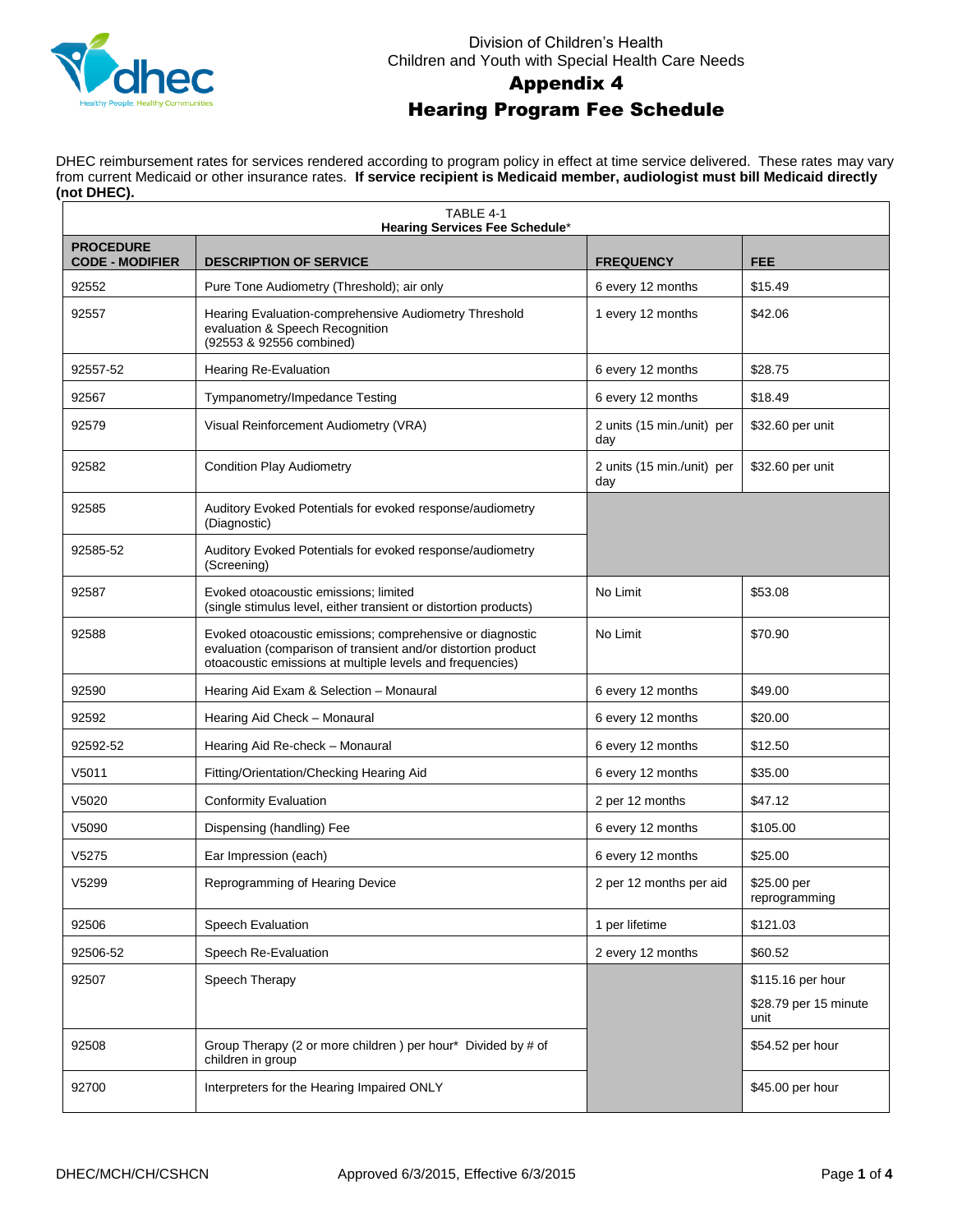

#### Division of Children's Health Children and Youth with Special Health Care Needs

### Appendix 4

## Hearing Program Fee Schedule

DHEC reimbursement rates for services rendered according to program policy in effect at time service delivered. These rates may vary from current Medicaid or other insurance rates. PRIOR AUTHORIZATION REQUIRED.

| <b>Procedure</b><br><b>Code-Modifier</b> | <b>DESCRIPTION OF SERVICE</b>                                                                                                                                                             | <b>FREQUENCY</b>                     | <b>FEE</b>                                     |
|------------------------------------------|-------------------------------------------------------------------------------------------------------------------------------------------------------------------------------------------|--------------------------------------|------------------------------------------------|
|                                          | Only CSHCN Central Office Issues Authorizations for Bone Anchored Hearing Aid Services                                                                                                    |                                      |                                                |
| L8691<br>OLT/ORT                         | Baha External Sound Processor Replacement<br><b>DHEC Audiologist Prior Authorization</b>                                                                                                  | 1 processor every 2 years per<br>ear | Cost - up to $$5000+$<br>S&H                   |
| L8692<br>OLT/ORT                         | Auditory osseointegrated device used without osseointegration<br>(Softband with sound processor and other means of external<br>attachment)<br><b>DHEC Audiologist Prior Authorization</b> | 1 system every 2 years per<br>ear    | $Cost - up to$<br>$$5000+$<br>S&H              |
| L7500<br>OLT/ORT                         | Repair Baha device component(s), hourly rate                                                                                                                                              | As needed                            | Manually priced +<br>\$9.50 S&H                |
| L7510<br>OLT/ORT                         | Baha Repair                                                                                                                                                                               | No limit                             | Cost - up to \$500+S&H                         |
| L7520<br>OLT/ORT                         | Repair Baha device component(s), labor component, per 15<br>minutes                                                                                                                       | As needed                            | Manually priced+9.50<br>S&H                    |
| L9900<br>OLT/ORT                         | <b>Baha Supplies</b>                                                                                                                                                                      | Monthly Maximum                      | Cost up to<br>\$700.00+S&H                     |
|                                          | Regional CSHCN Office Issues Authorizations for Other Hearing Aid Services                                                                                                                |                                      |                                                |
| V5014<br>OLT/ORT                         | Hearing aid repair                                                                                                                                                                        | 2 every 12 months per ear            | Cost up to \$250/aid<br>including S&H          |
| V5014-000                                | Replace tubing of ear hook                                                                                                                                                                | Monthly                              | \$5.00                                         |
| V5030<br>OLT/ORT                         | Hearing aid, monaural, body worn, air conduction                                                                                                                                          | 2 every 12 months per ear            | Mfr list price up to<br>\$750.00/aid including |
| V5040<br>OLT/ORT                         | Hearing aid, monaural, body worn, bone conduction                                                                                                                                         |                                      | S&H                                            |
| V5050<br>OLT/ORT                         | Hearing aid, monaural, in ear                                                                                                                                                             |                                      |                                                |
| V5060<br>OLT/ORT                         | Hearing aid, monaural, behind ear                                                                                                                                                         |                                      |                                                |
| V5170<br>OLT/ORT                         | Hearing aid, cros, in the ear                                                                                                                                                             |                                      |                                                |
| V5180<br>OLT/ORT                         | Hearing aid, cros, behind the ear                                                                                                                                                         |                                      |                                                |
| V5210<br>OLT/ORT                         | Hearing aid, bicros, in the ear                                                                                                                                                           |                                      |                                                |
| V5220<br>OLT/ORT                         | Hearing aid, bicros, behind the ear                                                                                                                                                       |                                      |                                                |
| V5254<br>OLT/ORT                         | Hearing aid, digital, monaural, completely in canal                                                                                                                                       |                                      |                                                |
| V5255<br>OLT/ORT                         | Hearing aid, digital, monaural, in the canal                                                                                                                                              |                                      |                                                |
| V5256<br>OLT/ORT                         | Hearing aid, digital, monaural, in the ear                                                                                                                                                |                                      |                                                |
| V5257<br>OLT/ORT                         | Hearing aid, digital, monaural, behind the ear                                                                                                                                            |                                      |                                                |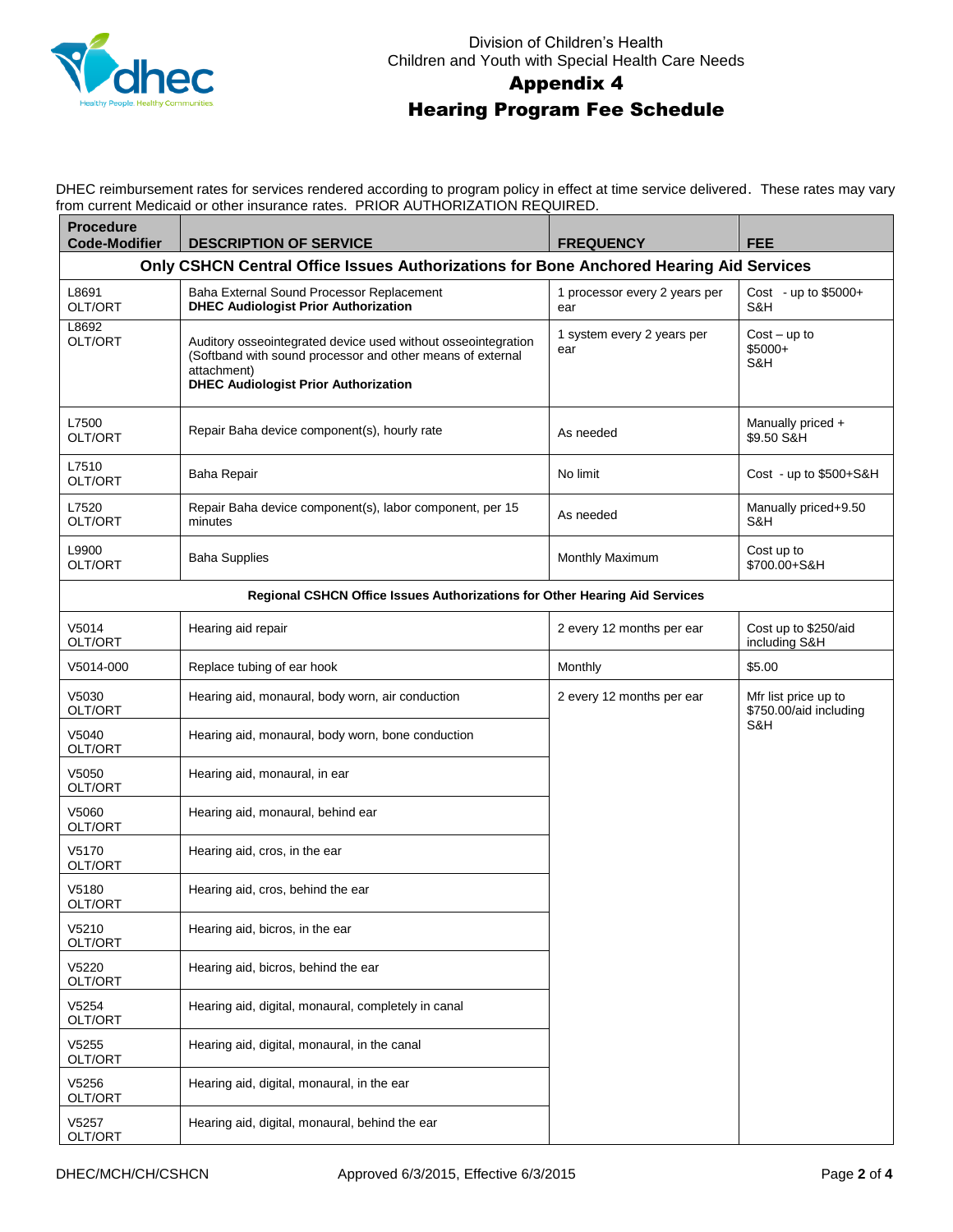

#### Division of Children's Health Children and Youth with Special Health Care Needs

# Appendix 4

# Hearing Program Fee Schedule

| <b>Procedure</b><br><b>Code-Modifier</b> | <b>DESCRIPTION OF SERVICE</b>                                            | <b>FREQUENCY</b>                                      | <b>FEE</b>                                            |
|------------------------------------------|--------------------------------------------------------------------------|-------------------------------------------------------|-------------------------------------------------------|
| V5258<br>OLT/ORT                         | Hearing aid, digital, binaural, completely in canal                      | 2 every 12 months per ear                             | Mfr list price up to<br>\$750.00/aid including<br>S&H |
| V5259<br>OLT/ORT                         | Hearing aid, digital, binaural, in the canal                             |                                                       |                                                       |
| V5260<br>OLT/ORT                         | Hearing aid, digital, binaural, in the ear                               |                                                       |                                                       |
| V5261<br>OLT/ORT                         | Hearing aid, digital, binaural, behind the ear                           |                                                       |                                                       |
| V5264<br>OLT/ORT                         | Ear mold, non-disposable                                                 | 2 every 12 months per ear                             | Cost up to $$77.00 +$<br>S&H                          |
| V5265<br>OLT/ORT                         | Ear mold, disposable                                                     | 2 every 12 months per ear                             | Cost up to $$40.00 +$<br>S&H                          |
| V5266                                    | Hearing aid batteries                                                    | Initial purchase (8 batteries per<br>new hearing aid) | $Cost + S&H$                                          |
| V5267                                    | Hearing aid accessories and supplies<br>(excludes hearing aid kit below) | Monthly                                               | Cost + \$9.50 S&H                                     |
|                                          | Hearing aid kits with stethoset and Dri-aid                              | 1 every 5 years                                       | Cost up to $$30.00 +$<br>\$9.50 S&H                   |

NOTES:

- (1) Prior authorization from CSHCN required for all devices in table above.
- (2) Extended warranties are NOT covered.
- (3) Reimbursement for hearing aids based on manufacturer list price provided with request for approval.
- (4) Central Office CSHCN Program approval required if manufacturer list price for hearing aid is more than \$750.00 (including shipping and handling), or if estimated cost of hearing aid repair is more than \$250.00 (including shipping and handling).
- (5) Authorization for new hearing aids will include up to eight batteries each.
- (6) Replacement batteries are available through CSHCN for most hearing aids purchased through DHEC. See policy manual for detailed information. No authorization will be issued to audiologists for replacement batteries.